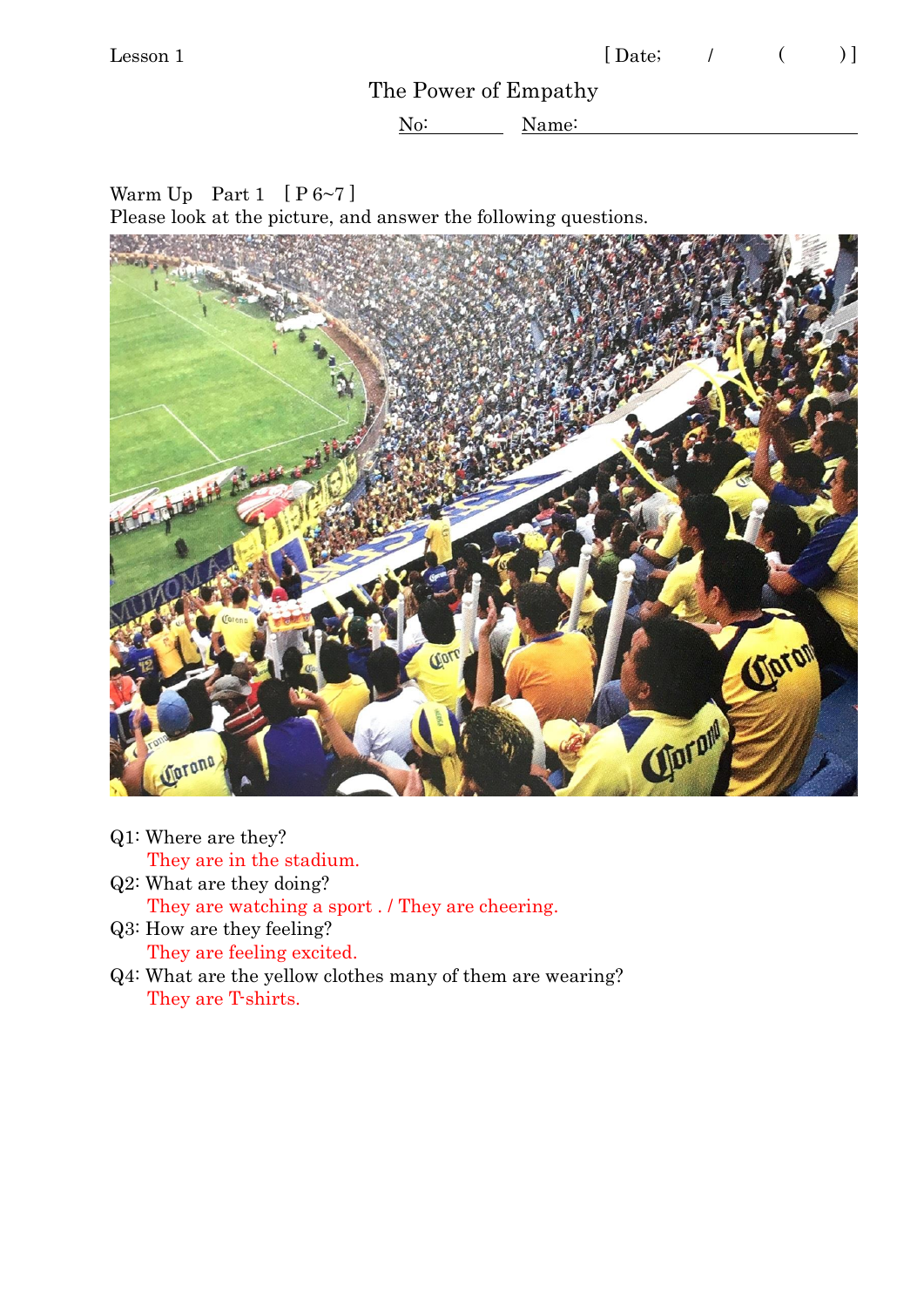The Power of Empathy

No: Name:

[A] Comprehension Part 1 [P 6~7]

( 1 ) Listen to Part 1 and choose T or F for each of the following statements.

1. Many people enjoy going to a stadium to watch sports because they can relax.  $(F)$ 

2. It is more exciting for us to cheer with other fans than to cheer by ourselves.  $(T)$ 

3. We sometimes have misunderstandings and conflicts in communication.  $(T)$ 

4. We have communication problems because of our similar backgrounds.  $(F)$ 

- 5. We should not stop trying even if we have communication difficulties.  $(T)$
- ( 2 ) Listen to the same part again and answer the next questions in English.
- Q1: Why do people enjoy going to a stadium to watch sports? Because they feel great joy when they share the same feeling with others.
- Q2: What causes misunderstandings or conflicts in communication? People's different backgrounds and experiences do.